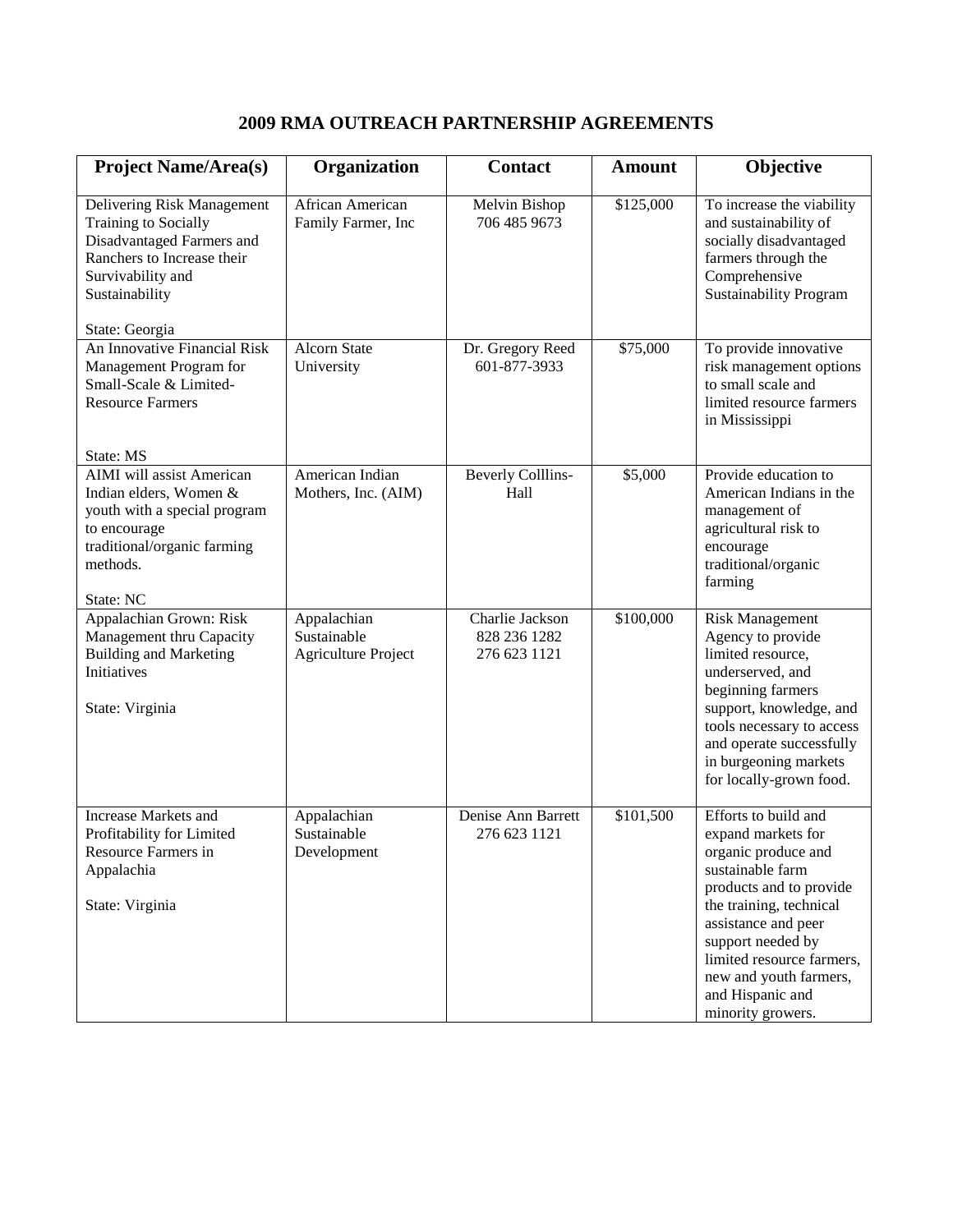| Year 2: Building Local &<br><b>Regional Marketing Capacity</b><br>with Resource Produce<br>Growers<br>State: Arkansas                                                                                                 | Arkansas Land and<br>Farm Development<br>Corporation     | Dr. Calvin King, Sr<br>870 734 1140 | \$20,000  | Risk management<br>outreach, training and<br>technical assistance<br>program for increasing<br>the knowledge<br>production and<br>marketing base of fresh<br>fruit and vegetable<br>producers resulting from<br>collaborative efforts of<br>the recipient, other<br>agricultural producers<br>and agribusiness<br>professionals. |
|-----------------------------------------------------------------------------------------------------------------------------------------------------------------------------------------------------------------------|----------------------------------------------------------|-------------------------------------|-----------|----------------------------------------------------------------------------------------------------------------------------------------------------------------------------------------------------------------------------------------------------------------------------------------------------------------------------------|
| Facilitating Mentorships for<br>Young Beginning and<br><b>Underserved Farmers:</b><br>Managing Risk through Peer<br>Relationships<br>States: CA                                                                       | California Farmlink                                      | Ellen Peskin<br>707 829-1691 x108   | \$65,000  | Expand the capacity of<br>experienced farmers and<br>ranchers to use<br>mentorship training and<br>technical assistance on<br>financial, legal, and<br>human resource risk<br>management strategies<br>to underserved farmers.                                                                                                   |
| National Food Policy<br>Gathering<br><b>States: Nationally</b>                                                                                                                                                        | <b>Community Food</b><br><b>Security Coalition</b>       | Andrew Fisher<br>503 954-2970       | \$100,000 | To disseminate<br>materials on food safety<br>and liability insurance<br>developed as part of this<br>project to limited<br>resource producers and<br>related organizations.                                                                                                                                                     |
| Aiming Success in the<br>Marketplace as a Risk<br>Management Tool: Technical<br><b>Assistance for Traditionally</b><br><b>Underserved Farmers</b><br>Growing Priority & Specialty<br>Crops in Western MA<br>State: MA | Community Involved<br>in Sustaining<br>Agriculture, Inc. | Kelly Coleman<br>413-665-7100       | \$90,000  | To provide technical<br>assistance in marketing<br>to underserved farmers<br>in Western<br>Massachusetts                                                                                                                                                                                                                         |
| <b>Exploring Horizons, Growing</b><br>New Farmers<br>State: MA                                                                                                                                                        | Community<br>Teamwork, Inc.                              | Jennifer Hashley<br>978 654-6745    | \$250,000 | To undertake a major<br>expansion of our<br>programs and services as<br>well as broadening our<br>constituents across a<br>wider geographical base<br>encompassing the entire<br>state of Massachusetts<br>and beyond.                                                                                                           |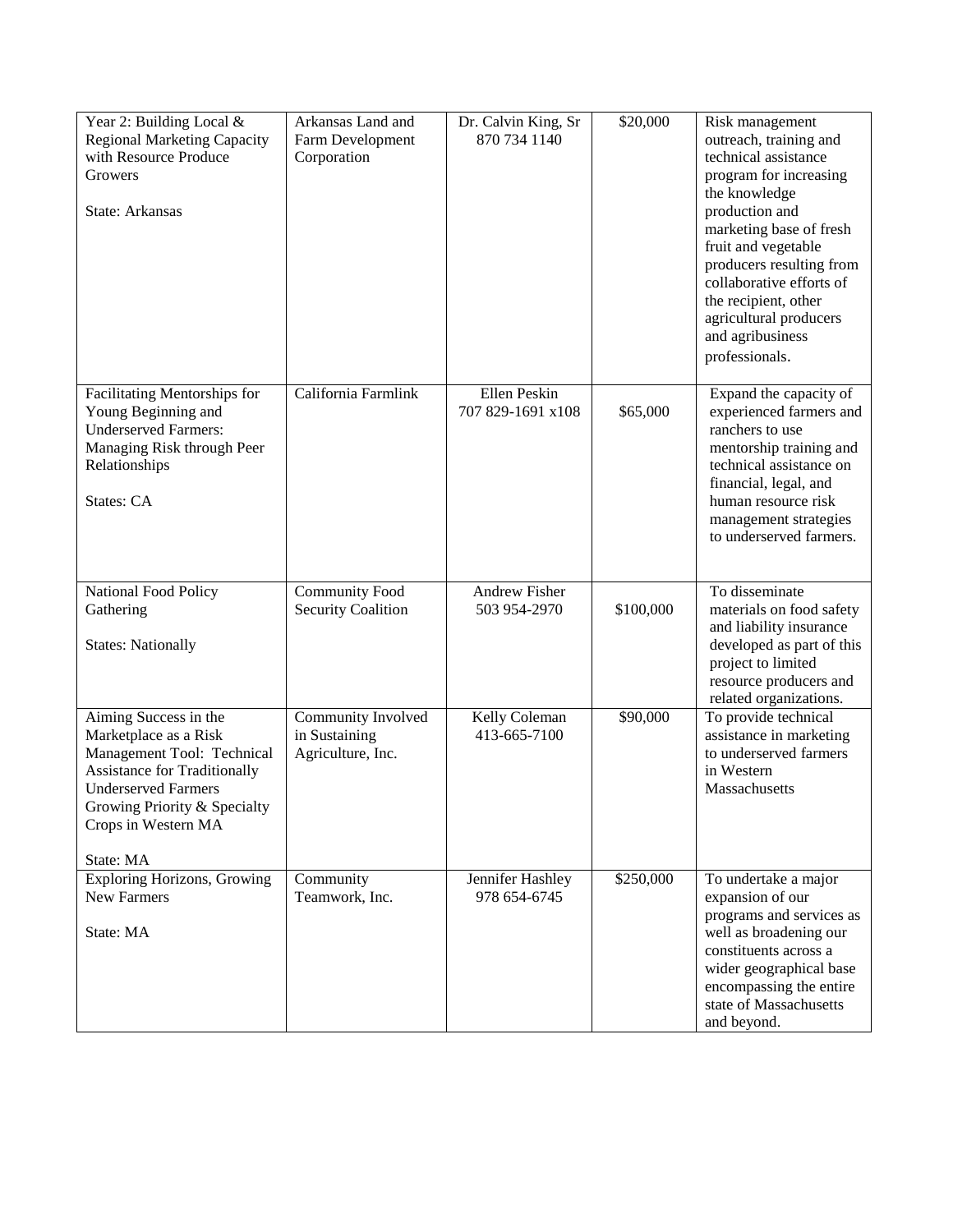| Alternative Livestock &        | Concentric            | Renita Carter Page | \$100,000 | To inform, educate, and      |
|--------------------------------|-----------------------|--------------------|-----------|------------------------------|
| <b>Alternative Produce</b>     | Management            | 336-638-2170       |           | train producers in           |
| Production as a Tool for Risk  | Applications          | 336-508-1196       |           | marketing functions that     |
| Management                     |                       |                    |           | will allow them entry into   |
|                                |                       |                    |           | the marketplace and to       |
| State: NC                      |                       |                    |           | utilize strategies that will |
|                                |                       |                    |           | minimize their risk.         |
|                                |                       |                    |           |                              |
| Risk Mgmt. Training for        | Cultivating           | Craig Lapine       | \$160,000 | To deliver focused           |
| Immigrant & Refugee Farmers    | Community (NASAP)     | 207-761-4769       |           | outreach and technical       |
| in ME                          |                       |                    |           | assistance, including        |
|                                |                       |                    |           | educational programs, to     |
|                                |                       |                    |           | educate farmers about        |
| <b>States: ME</b>              |                       |                    |           | risk management tools        |
|                                |                       |                    |           | and techniques that will     |
|                                |                       |                    |           | enhance their farm.          |
| Risk Management &              | Delaware State        | Albert Essel       | \$225,000 | To provide training,         |
| <b>Community Outreach</b>      | University            | 302-857-6463       |           | informational                |
| Program for Limited Resource   |                       |                    |           | opportunities and            |
| & Underserved Farmers          |                       |                    |           | technical assistance         |
|                                |                       |                    |           | necessary to make            |
| State: DE                      |                       |                    |           | informed risk                |
|                                |                       |                    |           | management decisions.        |
| Navajo Risk Management         | Developing            | Kyril Calsoyas     |           | promotion, distribution      |
| Outreach                       | Innovations in Navajo | 928 714-9422       | \$132,600 | and adoption of effective    |
|                                | Education             |                    |           | <b>Traditional Navajo</b>    |
| States: AZ                     |                       |                    |           | agricultural practices       |
|                                |                       |                    |           | throughout the southwest     |
|                                |                       |                    |           | region of the Navajo         |
|                                |                       |                    |           | Nation.                      |
| Navajo Lifeway Outreach and    | Dine Be' lina, Inc.   | Grace Boyne        |           | Involve women, limited       |
| <b>Education Partnership</b>   |                       | 505-863-3192       | \$130,000 | resource, socially           |
|                                |                       |                    |           | disadvantaged, and           |
| States: AZ, NM, UT             |                       |                    |           | other traditionally          |
|                                |                       |                    |           | underserved Navajo           |
|                                |                       |                    |           | sheep and goat               |
|                                |                       |                    |           | producers on tribal          |
|                                |                       |                    |           | lands in AZ, NM, and         |
|                                |                       |                    |           | UT with Risk                 |
|                                |                       |                    |           | Management solutions.        |
| 2010 California Small Farm     | Farm Conference       | Allen Moy          |           | To assist over 250           |
| Conference Outreach and        |                       | 925 825-9090       | \$90,000  | limited resource,            |
| Assistance Partnership Project |                       |                    |           | socially disadvantaged       |
|                                |                       |                    |           | and traditionally under-     |
| States: CA                     |                       |                    |           | served California            |
|                                |                       |                    |           | farmers and ranchers to      |
|                                |                       |                    |           | improve their farming,       |
|                                |                       |                    |           | ranching and business        |
|                                |                       |                    |           | practices.                   |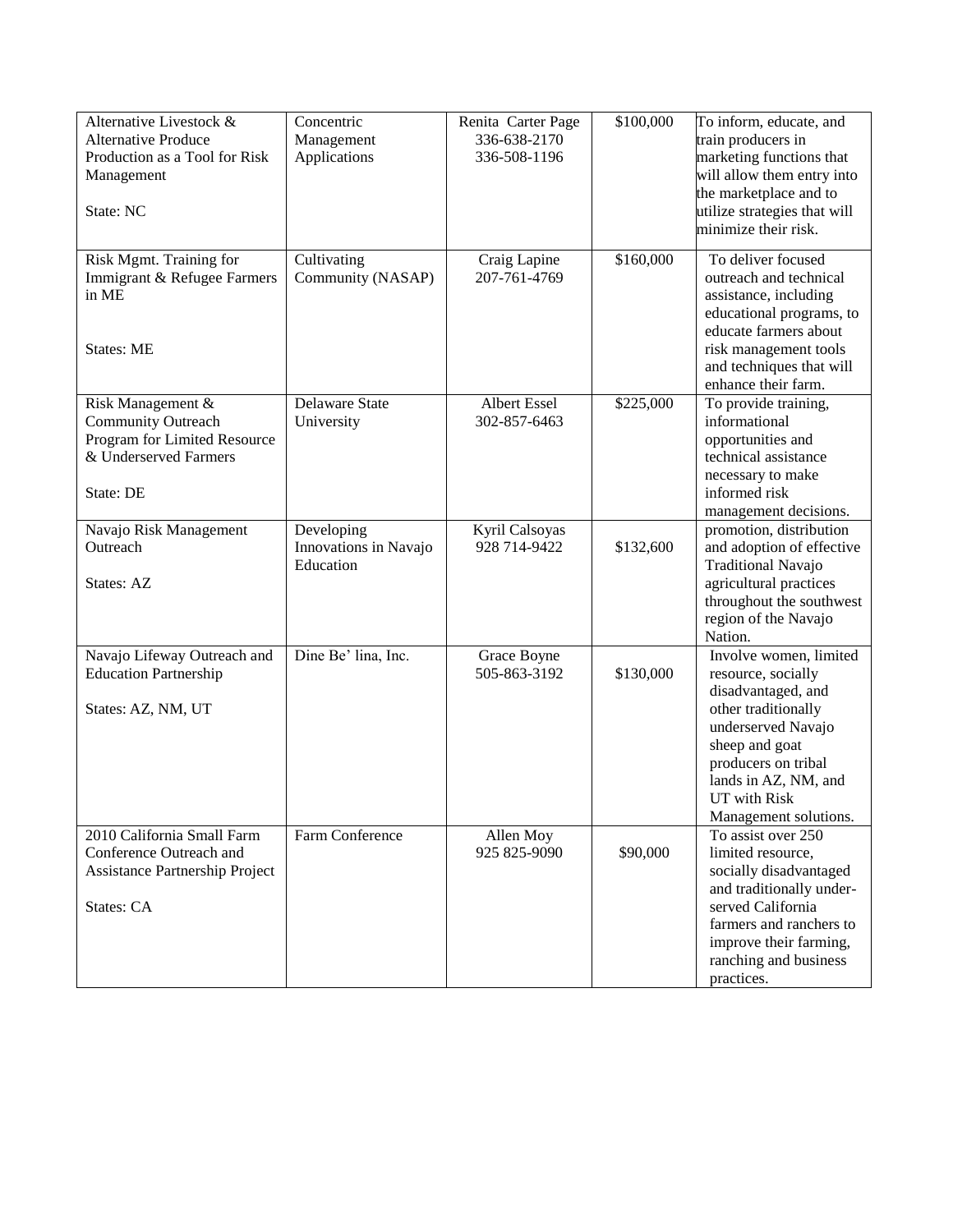| <b>Expanding Markets for</b><br><b>Limited Resource, Socially</b><br>Disadvantage and<br><b>Traditionally Underserved</b><br>Farmers and Ranchers in the<br>Southwest States.<br>States: NM, WY, AZ, UT,<br>CO, Tribal Communities                                                                           | Farm to Table<br><b>Southwest Marketing</b><br>Network                | Pam Roy<br>505 473-1004               | \$77,000  | To improve the<br>economic viability of<br>limited resource, socially<br>disadvantaged and<br>traditionally underserved<br>farmers, ranchers, and<br>organizations in the<br>Southwest                                                                    |
|--------------------------------------------------------------------------------------------------------------------------------------------------------------------------------------------------------------------------------------------------------------------------------------------------------------|-----------------------------------------------------------------------|---------------------------------------|-----------|-----------------------------------------------------------------------------------------------------------------------------------------------------------------------------------------------------------------------------------------------------------|
| Minnesota Hmong Farmer<br><b>Risk Management Outreach</b><br>State: MN                                                                                                                                                                                                                                       | Farmers' Legal Action<br>Group, Inc.                                  | Tony Brown<br>651 223-5400            | \$80,000  | To provide legal<br>education, training, and<br>council for limited<br>resource, socially<br>disadvantaged, and<br>underserved farmers &<br>ranchers western<br>reservations & states.                                                                    |
| Identifying & Managing Risk:<br>A Collaborative approach to<br>Assist Small, Minority,<br>Limited-Resource & Socially<br>Disadvantaged Producers to<br>Mitigate Risk Associated with<br>Value-Added Production,<br>Marketing, Estate Planning, &<br><b>Intergenerational Farm</b><br>Succession<br>State: GA | Federation of Southern<br>Cooperatives/Land<br><b>Assistance Fund</b> | Jerry Pennick<br>404-765-0991         | \$200,000 | To assist Small,<br>Minority, Limited-<br>Resource & Socially<br>Disadvantaged<br>Producers in risk<br>mitigation associated<br>with Value-Added<br>Production, Marketing,<br>Estate Planning, &<br><b>Intergenerational Farm</b><br>Succession           |
| The Limited Resource,<br>Socially Disadvantaged and<br><b>Traditionally Underserved</b><br>Producers Financial Literacy<br>and Training Program<br>States: Virginia, North<br>Carolina, Mississippi                                                                                                          | Fiduciary<br>Management Group,<br><b>LLC</b>                          | <b>Ivan Thornton</b><br>212 590 2360  | \$50,000  | provide traditionally<br>underserved and socially<br>disadvantaged farmers<br>With the necessary<br>financial knowledge,<br>training, tools and skill<br>sets that would enable<br>them to become<br>financially self-<br>sustainable and<br>competitive. |
| Crop Insurance Risk<br>Management Strategies for<br><b>American Indian Producers</b><br>States: WY, MT                                                                                                                                                                                                       | Fort Peck Community<br>College                                        | Chris Martinez<br>406 768-3025        | \$125,000 | To assist limited<br>resource farmers to<br>diversify by producing<br>non-traditional specialty<br>crops as well as<br>program commodities<br>such as wheat, barley<br>and corn and also, in<br>many cases, have<br>livestock operations.                 |
| House Education & Long-<br>term Planning (HELP)<br>Program                                                                                                                                                                                                                                                   | Fort Valley State<br>University                                       | <b>Keishon Thomas</b><br>478-825-6577 | \$27,212  | To train producers about<br>legal, financial and<br>estate planning.                                                                                                                                                                                      |
| State: GA                                                                                                                                                                                                                                                                                                    |                                                                       |                                       |           |                                                                                                                                                                                                                                                           |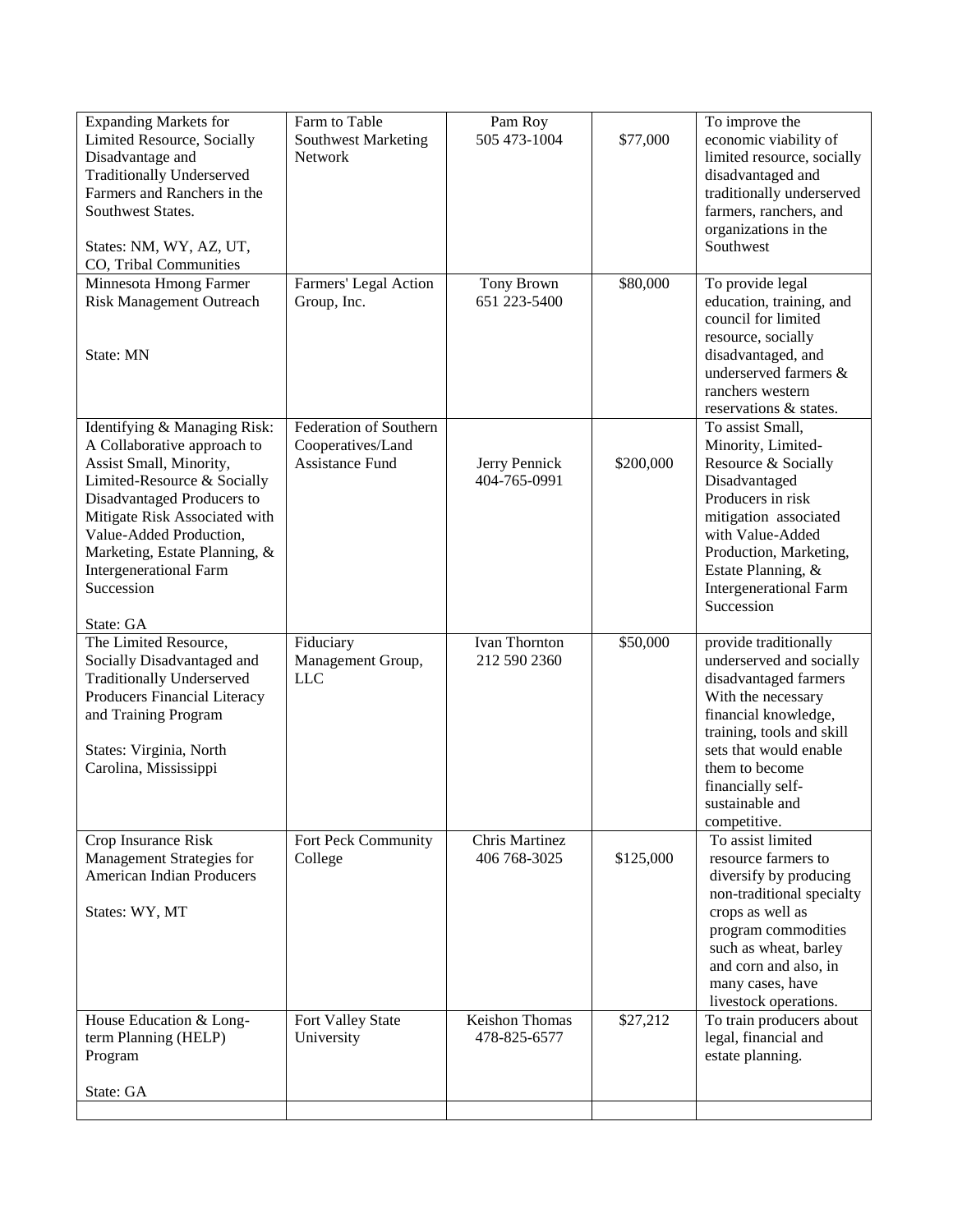| Growing Growers for the<br>Good Food Movement: A<br><b>Mentoring Outreach Program</b><br>for Underserved Local<br>Organic Farmers<br>State: GA | Georgia Organics                                           | <b>Alice Rolls</b><br>678-702-0400   | \$120,000 | To reach farmers<br>through educational<br>workshops, field days,<br>and farmer to farmer<br>mentoring programs                                                                                                       |
|------------------------------------------------------------------------------------------------------------------------------------------------|------------------------------------------------------------|--------------------------------------|-----------|-----------------------------------------------------------------------------------------------------------------------------------------------------------------------------------------------------------------------|
| New Farmer Development<br>Project<br>State: NY                                                                                                 | Greenmarkets & the<br>Council on the<br>Environment of NYC | Kate Granger<br>212-788-7476         | \$105,338 | To assist socially<br>disadvantaged and<br>limited resource<br>immigrant farmers in the<br>NYC area to establish<br>economically sustainable<br>farms.                                                                |
| <b>Growing Opportunities:</b><br>Regional Outreach, Training,<br>and Marketing Project<br>(ROTM)<br>State: WI                                  | Growing Power, Inc.                                        | Will Allen<br>414 527-1546           | \$200,000 | To coordinate and<br>manage the Growing<br>Food and Justice for all<br>Initiative Conference,<br>that develops a network<br>of practitioners that<br>work together to create<br>healthy, sustainable food<br>systems. |
| Community Outreach and<br>Assistance/Farm to School<br>States: NM, TX                                                                          | Hispanic Farmers &<br>Ranchers of America                  | Lupe Garcia<br>575 644-6534          | \$125,000 | To develop culturally<br>appropriate practices to<br>address the needs of<br>socially disadvantaged<br>farmers and ranchers in<br>the Southern New<br>Mexico-West Texas<br>area.                                      |
| <b>Tribal Producer Risk</b><br><b>Management Training</b><br>States: NV, UT, WY                                                                | <b>Indian Nations</b><br><b>Conservation Alliance</b>      | <b>Richard Gooby</b><br>406 684-5199 | \$50,000  | Provide whole farm plan<br>training to tribal farmers<br>and ranchers on how to<br>keep records so they can<br>participate in risk<br>management and other<br>agency programs.                                        |
| Annie Project National<br>Outreach Center: Phase II<br>Development<br>State: IA                                                                | Iowa State University                                      | Madeline Shultz<br>515-294-5225      | \$75,000  | To promote group<br>dynamics, enhances<br>interpersonal skills, and<br>introduces the best<br>available technologies in<br>farm, ranch and timber<br>business management                                              |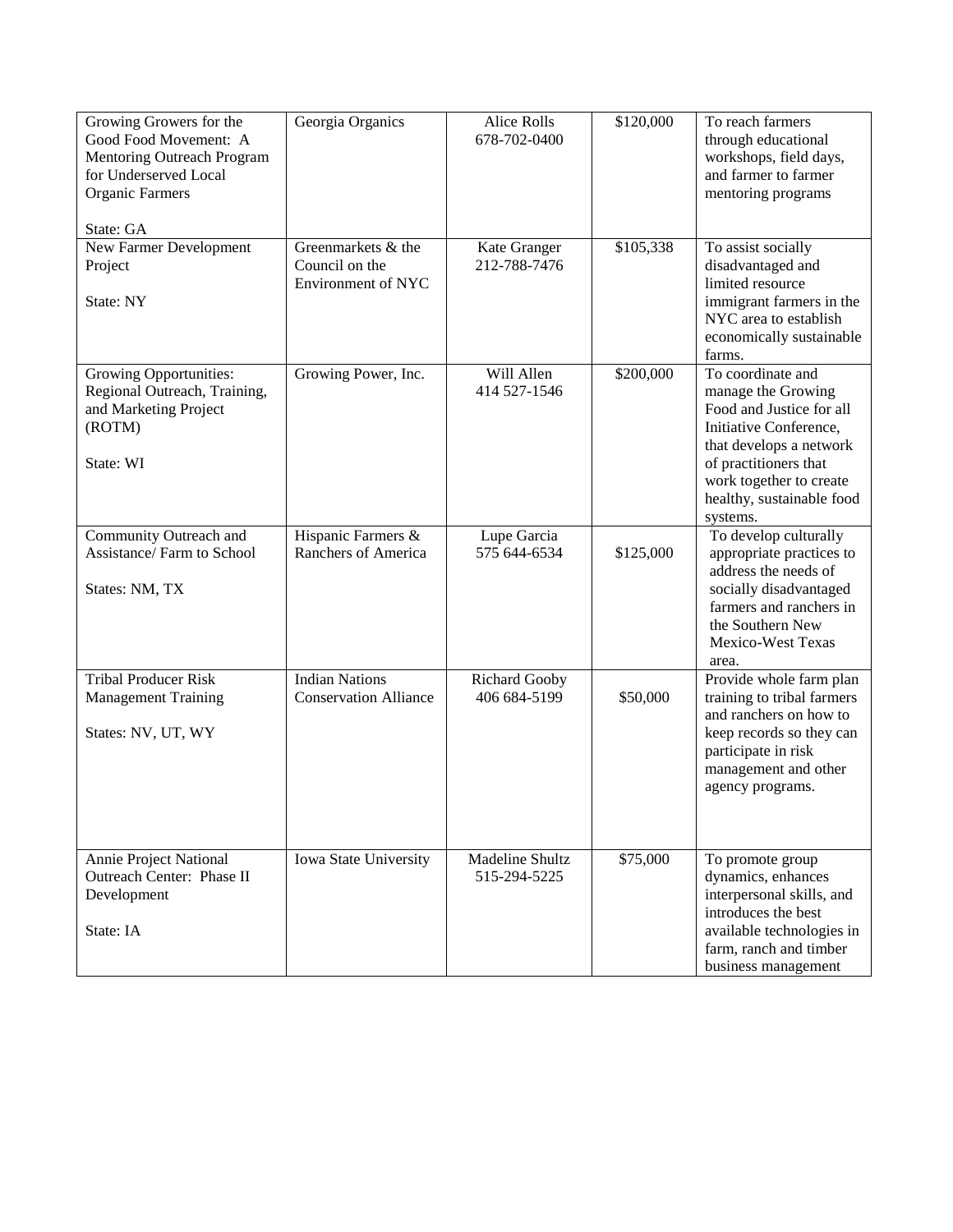| Iowa Women in Agriculture's<br>Mobile Computer Lab                                                                                                                           | Iowa Women In<br>Agriculture | <b>Elaine Gaesser</b><br>515 251-8640       | \$40,000  | To improve the risk<br>management capability<br>and                                                                                                                                                                                                         |
|------------------------------------------------------------------------------------------------------------------------------------------------------------------------------|------------------------------|---------------------------------------------|-----------|-------------------------------------------------------------------------------------------------------------------------------------------------------------------------------------------------------------------------------------------------------------|
| State: IA                                                                                                                                                                    |                              |                                             |           | options for women<br>farmers by offering<br>hands-on<br>training/education on-<br>line and/or electronic<br>risk management tools<br>and programs.                                                                                                          |
| <b>Effective Risk Management</b><br>thru Awareness, Access and<br>Education for Specialty Crop,<br>Minority and Limited<br><b>Resource Producers</b><br><b>State: Kansas</b> | <b>Kansas Rural Center</b>   | Mercedes Taylor-<br>Puckett<br>785 840 6202 | \$50,000  | To alert producers to risk<br>management<br>opportunities, to enhance<br>producers ability to<br>locate risk management<br>information and training,<br>and to strengthen risk<br>management education<br>and training to a broad<br>agricultural audience. |
| Community Outreach and<br>Assistance<br><b>State: Kansas</b>                                                                                                                 | Kansas State<br>University   | Charlotte Shoup<br>Olsen<br>785 532 5773    | \$60,000  | To ensure<br>comprehensive training<br>and support to meet farm<br>women's needs through<br>collaboration with<br>support networks and<br>trusted organizations.                                                                                            |
| <b>Improving Risk Management</b><br>during the first 5 years of<br>Farming: Farm Beginnings<br>Risk Assessment Planning &<br>Support<br>State: MN                            | Land Stewardship<br>Project  | Amy Bacigalupo<br>320-269-2105              | \$75,000  | To increase the number<br>of sustainable,<br>successful farmers on<br>the land by preparing<br>farmers to successfully<br>manage risks allowing<br>them to reach their<br>farming goals.                                                                    |
| Partnership for Sustainable<br><b>Small Producers</b><br>States: OK, Nationally                                                                                              | <b>Langston University</b>   | Dr. D. Chongo<br>Mundende<br>405 466-6154   | \$175,000 | To train producers in<br>understanding risk<br>management strategies,<br>and train farmers in<br>recordkeeping, as well<br>as conduct conference.                                                                                                           |
| <b>Harvesting Clean Energy</b><br>State: ME                                                                                                                                  | <b>Maine Rural Partners</b>  | Mary Ann Hayes<br>207-581-4520              | \$150,000 | To deliver a farm energy<br>audit and assist farmers<br>with renewable energy<br>projects that supply their<br>own needs and those of<br>their neighbors,<br>particularly community<br>wind.                                                                |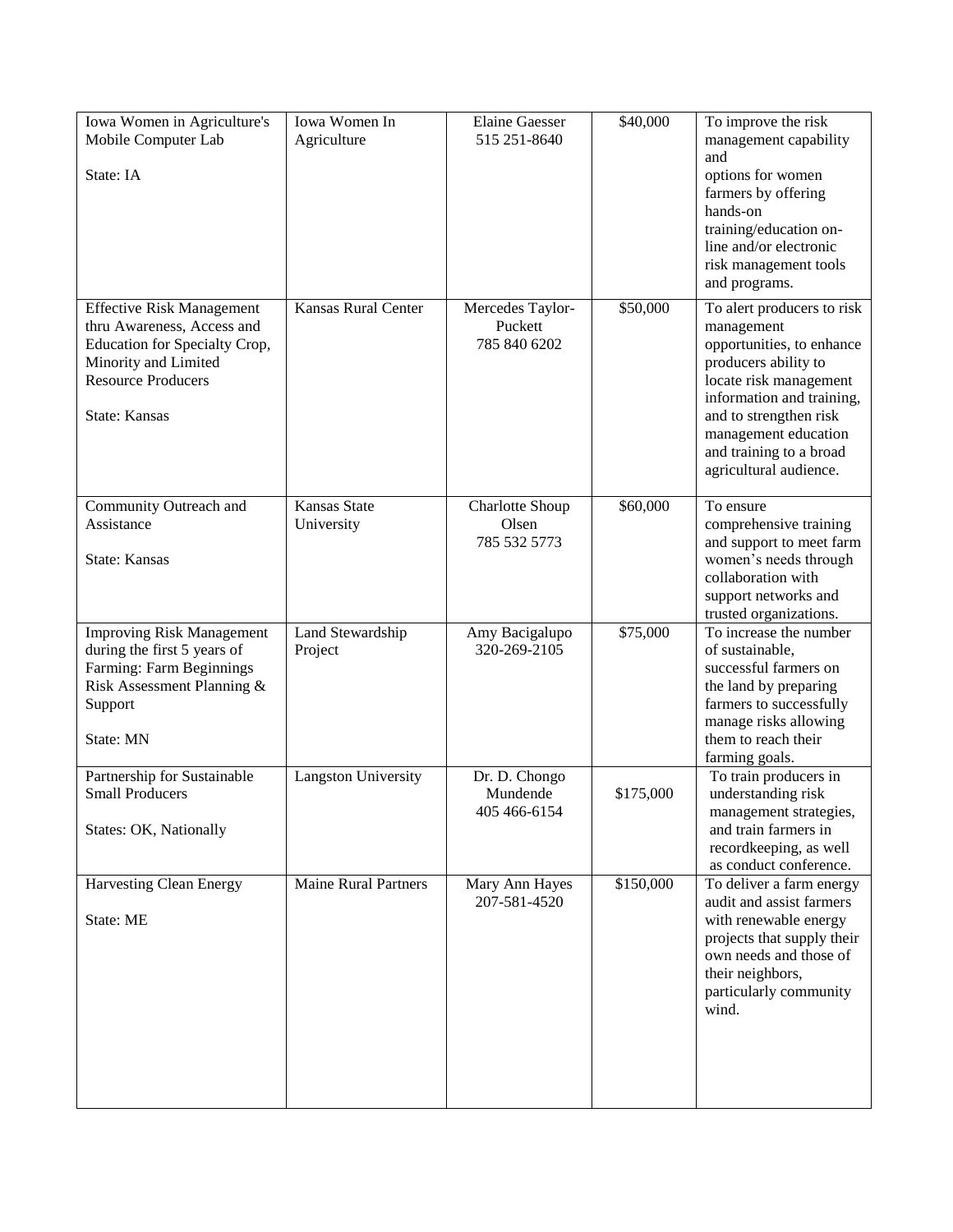| <b>Risk Management Education</b>   | Michigan Food &       | Scott Corrin    | \$100,000 | To provide educational        |
|------------------------------------|-----------------------|-----------------|-----------|-------------------------------|
| for Michigan's Multicultural       | Farming Systems       | 517 432-0712    |           | opportunities,                |
| <b>Agricultural Producers</b>      | (MIFFS)               |                 |           | information, and access       |
|                                    |                       |                 |           | to risk management tools      |
| State: MI                          |                       |                 |           | for small-scale, limited      |
|                                    |                       |                 |           | resource and minority         |
|                                    |                       |                 |           |                               |
|                                    |                       |                 |           | producers of fruits and       |
|                                    |                       |                 |           | vegetables (under             |
|                                    |                       |                 |           | served) producers in MI.      |
| Get Farming! Keep Farming!         | Michigan Land Use     | Patty Cantrell  | \$90,000  | To increase the number,       |
|                                    | Institute             | 231 941-6584    |           | and success of, limited       |
| State: MI                          |                       |                 |           | resource, socially            |
|                                    |                       |                 |           | disadvantaged and             |
|                                    |                       |                 |           | traditionally underserved     |
|                                    |                       |                 |           | farmers.                      |
| Passive Solar Greenhouses &        | Michigan State        | John Beirnbaum  | \$75,000  | To provide women,             |
| Specialty Crops: Building          | University            | 517-355-5054    |           | limited resource and          |
| <b>Community Capacity</b>          |                       |                 |           |                               |
|                                    |                       |                 |           | socially disadvantaged        |
|                                    |                       |                 |           | and other traditionally       |
| State: MI                          |                       |                 |           | underserved farmers           |
|                                    |                       |                 |           | educational programs          |
|                                    |                       |                 |           | and opportunities using       |
|                                    |                       |                 |           | passive solar                 |
|                                    |                       |                 |           | greenhouses                   |
|                                    |                       |                 |           | technologies.                 |
| An Outreach Educational            | Michigan State        | John Wise       | \$120,000 | To develop a training         |
| Training Program to                | University            | 517-432-2668    |           | program on Good               |
| Disadvantaged Fruit Growers:       |                       |                 |           | <b>Agricultural Practices</b> |
| Good Agricultural Practices        |                       |                 |           | for food safety risk          |
|                                    |                       |                 |           | management to help            |
| State: MI                          |                       |                 |           | blueberry producers,          |
|                                    |                       |                 |           |                               |
|                                    |                       |                 |           | especially disadvantaged      |
|                                    |                       |                 |           | and underserved.              |
| Greenhouse Hydroponics and         | Microfarm Sustainable | Ann Bergheger   |           | To acquaint limited-          |
| <b>Organics Training</b>           | Research & Ed.        | 503             | \$68,750  | resource, socially            |
|                                    |                       |                 |           | disadvantaged, and            |
| <b>States: OR</b>                  |                       |                 |           | other under-served            |
|                                    |                       |                 |           | agricultural producers        |
|                                    |                       |                 |           | with the training to          |
|                                    |                       |                 |           | succeed in growing            |
|                                    |                       |                 |           | high-value crops in a         |
|                                    |                       |                 |           | hydroponic or                 |
|                                    |                       |                 |           | greenhouse                    |
|                                    |                       |                 |           | environment.                  |
| Providing Risk Management          | Minnesota Fruit &     |                 | \$75,000  |                               |
|                                    |                       | Marilyn Johnson |           | To develop and deliver a      |
| <b>Education &amp; Practical</b>   | Vegetable Association | 763 434-0400    |           | variety of risk               |
| <b>Resources for Upper Midwest</b> |                       |                 |           | management solutions          |
| Specialty Crop, Limited            |                       |                 |           | for specialty crop            |
| Resource & Minority                |                       |                 |           | producers in the Upper        |
|                                    |                       |                 |           | Midwest through a series      |
| State: MN                          |                       |                 |           | of educational                |
|                                    |                       |                 |           | conferences and               |
|                                    |                       |                 |           | workshops, and new            |
|                                    |                       |                 |           | resource                      |
|                                    |                       |                 |           |                               |
|                                    |                       |                 |           |                               |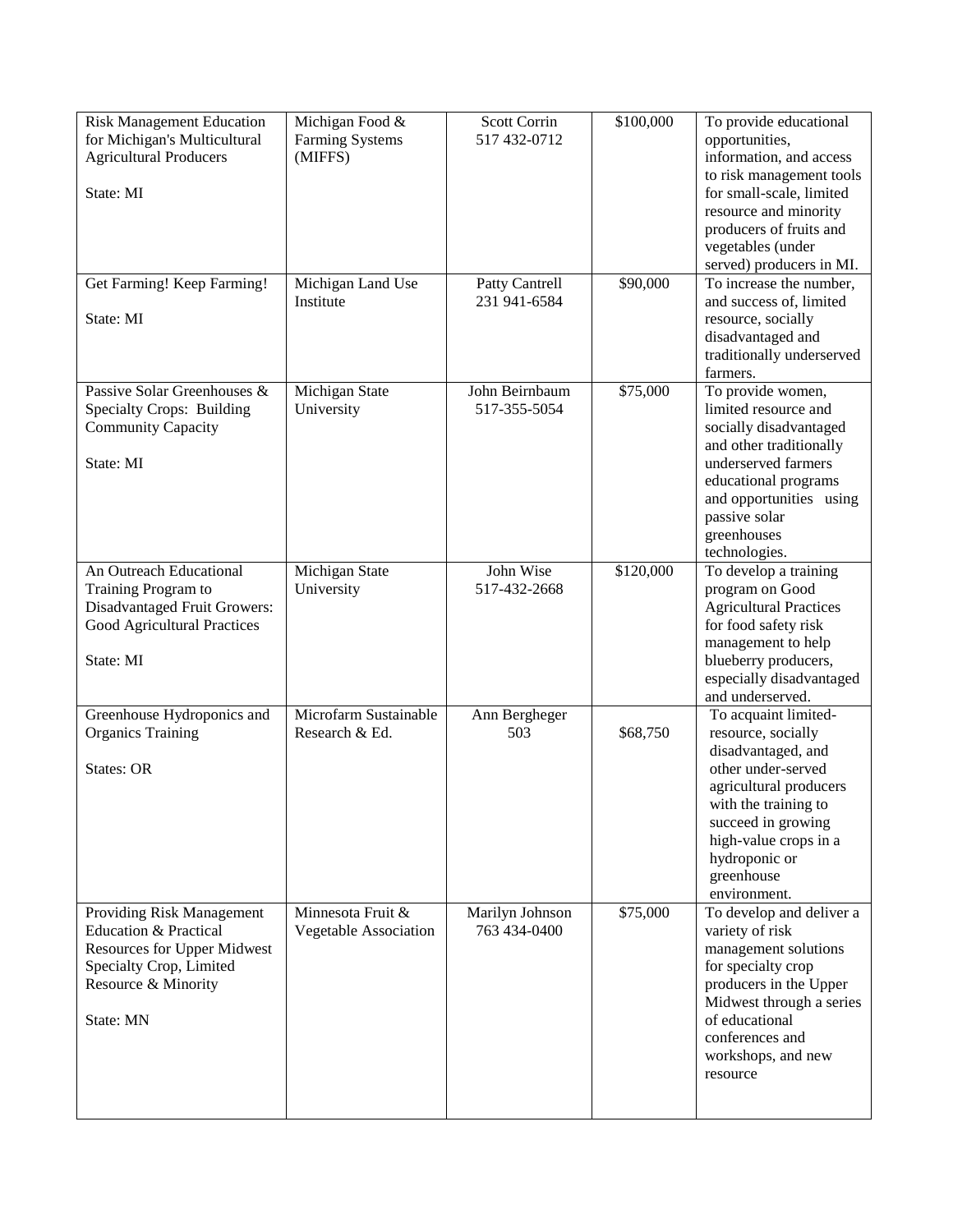| <b>Risk Management for</b><br>Immigrant Farmers, Outreach<br>& Training, farm enterprise<br>management, risk<br>management, business<br>planning, marketing, organic,<br>sustainable farming for SD<br>farmers | MN Food Association                                                   | Glen Hill<br>651-223-5400           | \$104,043 | To train and work with<br>new immigrants<br>(primarily, Latino and<br>Hmong, but also<br>Laotian, Karen, and East<br>African) in the State of<br>Minnesota                                                                                                   |
|----------------------------------------------------------------------------------------------------------------------------------------------------------------------------------------------------------------|-----------------------------------------------------------------------|-------------------------------------|-----------|--------------------------------------------------------------------------------------------------------------------------------------------------------------------------------------------------------------------------------------------------------------|
| State: MN                                                                                                                                                                                                      |                                                                       |                                     |           |                                                                                                                                                                                                                                                              |
| A Collaborative Approach to<br>Deliver Risk Management<br>Education & Training to MN<br>Specialty Crop & Livestock<br>Producers<br>State: MN                                                                   | <b>MN Grown Promotion</b><br>Group, Inc.                              | Paul Hugunin<br>651-201-6510        | \$60,000  | To develop risk<br>management methods<br>and options for<br>Minnesota specialty crop<br>producers and livestock<br>producers.                                                                                                                                |
|                                                                                                                                                                                                                |                                                                       |                                     |           |                                                                                                                                                                                                                                                              |
| Risk Management Tools &<br><b>Education for Managing Risk</b><br>on Organic & Sustainable<br>Farms                                                                                                             | Midwest0 Organic &<br><b>Sustainable Education</b><br>Service (MOSES) | Jody Padgham<br>715 778-5775        | \$60,000  | To deliver training and<br>information to organic<br>and sustainable<br>producers from                                                                                                                                                                       |
| State: WI                                                                                                                                                                                                      |                                                                       |                                     |           | Wisconsin, Minnesota<br>and Iowa on risk<br>management tools and<br>strategies. To train<br>organic and sustainable<br>farmers in risk<br>management strategies                                                                                              |
| <b>Energy Alternatives for</b><br><b>Limited Resource Farmers</b><br>State: AR                                                                                                                                 | National Center for<br>Appropriate<br>Technology (NCAT)               | Kathleen Hadley<br>406-494-4572     | \$90,000  | To train limited resource<br>farmers to use alternative<br>energy sources in<br>multiple States                                                                                                                                                              |
| Hands Held: Building<br>Bridges to Empower Farmer-<br>Directed Development<br>States: CA, Nationally                                                                                                           | <b>National Hmong</b><br><b>American Farmers</b>                      | Chukou Thao<br>559 313-3339         | \$100,000 | Provide farmers with<br>one-to-one technical<br>assistance, as well as<br>develop culturally<br>appropriate tools for<br>CBO <sub>s</sub> .                                                                                                                  |
| Specialty Crop Step by Step<br>on One Accord Risk<br><b>Management Education</b><br>Outreach Project on Wheels<br>for Socially Disadvantaged<br><b>Women Farmers</b><br>State: Oklahoma                        | Oklahoma<br>National Women in<br><b>AG</b> Association                | <b>Tammy Steele</b><br>405 317 8110 | \$100,000 | To provide risk<br>management training<br>opportunities focused on<br>helping socially<br>disadvantaged<br>underserved specialty<br>crop producers primarily<br>fruit, vegetable, and<br>ornamental improve risk<br>assessment and<br>management efficiency. |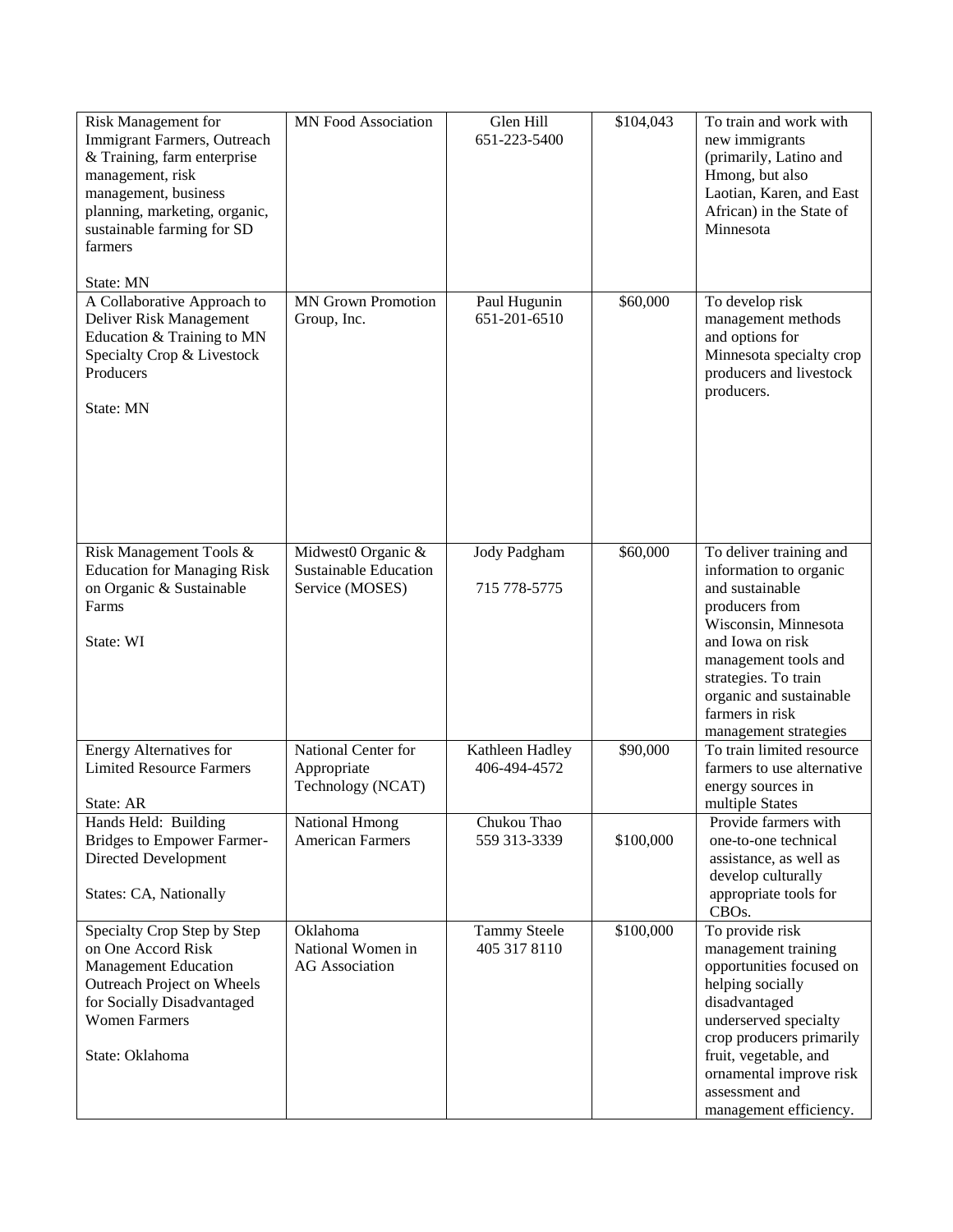| <b>RAIPAP Community</b><br>R. Edmund Gomez<br>New Mexico State              | \$146,145<br>To provide a two day                             |  |
|-----------------------------------------------------------------------------|---------------------------------------------------------------|--|
| <b>Outreach and Assistance</b><br>505 852 2668<br>University                | training session risk                                         |  |
| Program                                                                     | management to assure                                          |  |
|                                                                             | food safety in fresh                                          |  |
| <b>State: New Mexico</b>                                                    | produce.                                                      |  |
| North Carolina Farm<br><b>Andrew Branan</b><br>Landlink: Managing Risk thru | To offer outreach and<br>\$65,000                             |  |
| 919 732 7539<br><b>Better Leases and Business</b><br>Transition Network,    | assistance to limited                                         |  |
| Agreements<br>Inc                                                           | resource and other                                            |  |
|                                                                             | underserved farmers                                           |  |
|                                                                             | with live presentations,                                      |  |
|                                                                             | print and online                                              |  |
|                                                                             | materials, on risk                                            |  |
|                                                                             | management through                                            |  |
|                                                                             | development of better                                         |  |
|                                                                             | tenure arrangements and                                       |  |
|                                                                             | business agreements                                           |  |
|                                                                             | with landowners and                                           |  |
|                                                                             | other farmers                                                 |  |
| New York Sustainable<br>Judith Einach<br>Risk Management Through            | \$125,000<br>To establish risk                                |  |
| <b>Improved Farm Profitability</b><br>716-316-5839<br>Ag Working Group      | management training                                           |  |
| for Limited Resource &                                                      | workshops that improve                                        |  |
| Underserved Farmers &                                                       | small family farm                                             |  |
| Ranchers in NY state                                                        | productivity and                                              |  |
|                                                                             | introduce underserved                                         |  |
| State: NY                                                                   | producers to new                                              |  |
| North-South Institute<br>Dr. Samuel Scott                                   | marketing opportunities<br>\$210,000<br>To train small family |  |
| <b>Using Sustainable Enterprise</b><br>Diversification,<br>954-434-8220     | farmers in Florida,                                           |  |
| Commercialization & Farm                                                    | Alabama and Georgia to                                        |  |
| Financial Literacy as Non-                                                  | use non-risk                                                  |  |
| <b>Insurance Based Risk</b>                                                 | management tools for                                          |  |
| Management Tools in                                                         | diversification.                                              |  |
| Mitigating Agricultural Risks                                               |                                                               |  |
| on Small Family Farms in FL                                                 |                                                               |  |
| & Border Counties in AL &                                                   |                                                               |  |
| GA                                                                          |                                                               |  |
|                                                                             |                                                               |  |
| State: FL                                                                   |                                                               |  |
|                                                                             |                                                               |  |
| Community Outreach &<br>Tito Santana<br>Nuetras Raices, Inc.                | \$140,000<br>To train and provide                             |  |
| Assistance<br>413-535-1789                                                  | resources for existing                                        |  |
|                                                                             | and new ethnic,                                               |  |
| State: MA                                                                   | immigrant refugee                                             |  |
|                                                                             | farmers in MA.                                                |  |
| Willard Tillman<br>Plasticulture/Permaculture<br>Oklahoma Black             | Train disadvantaged                                           |  |
| 405 201-6624<br><b>Using Compost-Amended</b><br><b>Historical Research</b>  | \$200,000<br>farmers in the                                   |  |
| Soils to Minimize Risk for<br>Project                                       | "Plasticulture Using                                          |  |
| Small and Socially                                                          | Compost-Amended                                               |  |
| <b>Disadvantaged Farmers</b>                                                | Soils Program" and<br>introduce them to the                   |  |
| <b>States: OK</b>                                                           | elements of                                                   |  |
|                                                                             | Permaculture as a                                             |  |
|                                                                             | means minimizing the                                          |  |
|                                                                             | crop production risks.                                        |  |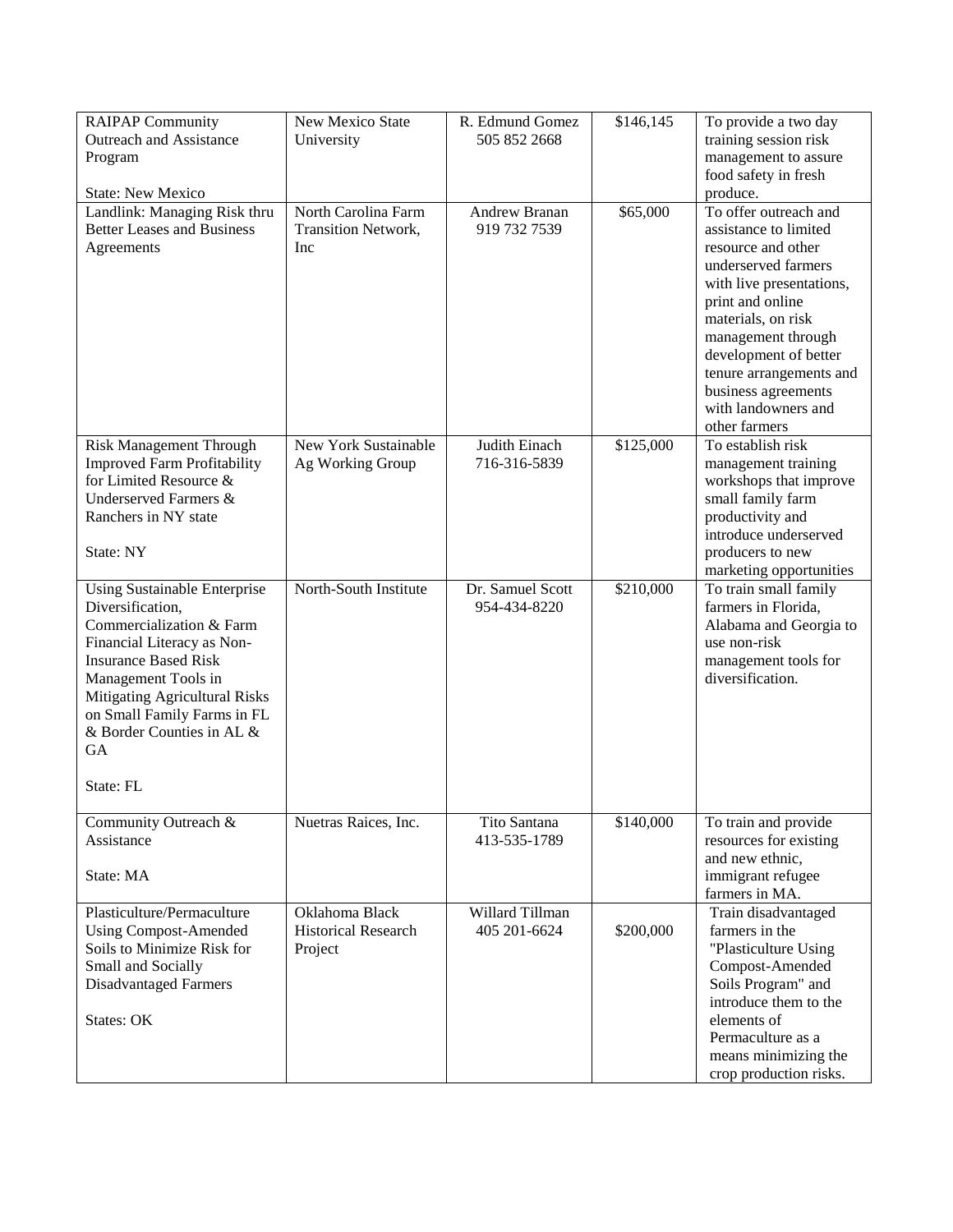| <b>Building Alternative Fuel</b><br>Systems Oil Seed Stock for<br>the Sustainability of<br><b>Underserved Small Farmers</b><br>State: North Carolina | <b>Operation Spring</b><br>Plant, Inc. | Dorothy Barker<br>252 492 7301            | \$7,000   | Formulate new outreach<br>and assistance focused<br>on increasing the<br>participation of<br>American Indians,<br>socially disadvantaged<br>agricultural producers<br>and agribusiness<br>professionals in various<br>USDA/RMA.                                                                                                   |
|------------------------------------------------------------------------------------------------------------------------------------------------------|----------------------------------------|-------------------------------------------|-----------|-----------------------------------------------------------------------------------------------------------------------------------------------------------------------------------------------------------------------------------------------------------------------------------------------------------------------------------|
| Growing Farms Successful<br><b>Whole Farm Management</b><br>State: Oregon                                                                            | Oregon State<br>University             | <b>Nick Andrews</b><br>503 931 2030       | \$90,000  | This project will focus<br>on providing risk<br>management training to<br>underserved specialty<br>crop farmers starting<br>new farms or expanding<br>existing farm businesses<br>in Oregon. A framework<br>and integrated<br>curriculum will be<br>developed as the basis<br>for an Oregon Small<br>Farms Management<br>Program. |
| <b>Risk Management Strategies</b><br>in Aquaculture: Outreach and<br><b>Technical Assistance Program</b><br>for Indian Producers<br>State: Indiana   | Purdue University                      | Dr. Kwamena<br>Quagrainie<br>765 494 4200 | \$70,000  | The overall objective of<br>this project is to develop<br>and deliver risk<br>management education<br>programs for existing,<br>new and potential<br>aquaculture farmers in<br>Indiana, taking into<br>account the unique risks<br>of fish production.                                                                            |
| Securing the Future of<br>Agriculture in GA & SC Farm<br><b>Transition Outreach Education</b><br>State: GA                                           | Rolling Hills RC&D<br>Council, Inc.    | Cindy Haygood<br>770-749-0444             | \$100,000 | To provide strategies in<br>agricultural risk<br>management for<br>transitioning farmers.                                                                                                                                                                                                                                         |
| <b>Second Chance Community</b><br><b>Based Agricultural Youth</b><br>Initiatives<br>State: GA                                                        | Ross & Company, Inc.                   | Jennifer Brooks<br>404-625-8137           | \$75,000  | To provide risk<br>reduction training in<br>agriculture for young<br>potential farmers in<br>multiple states.                                                                                                                                                                                                                     |
| Developing Tools &<br>Strategies to Underserved &<br>Legal Risk: Protecting the<br>Farmer's Path to Success<br>State: DC                             | Rural<br>Coalition/Coalicion<br>Rural  | Lorette Picciano<br>202 628-7160          | \$100,000 | To build the capacity of<br>small and socially<br>disadvantaged<br>producers, largely<br>concentrated in the<br>production of fresh fruit<br>and vegetables and<br>livestock, to manage<br>risk.                                                                                                                                  |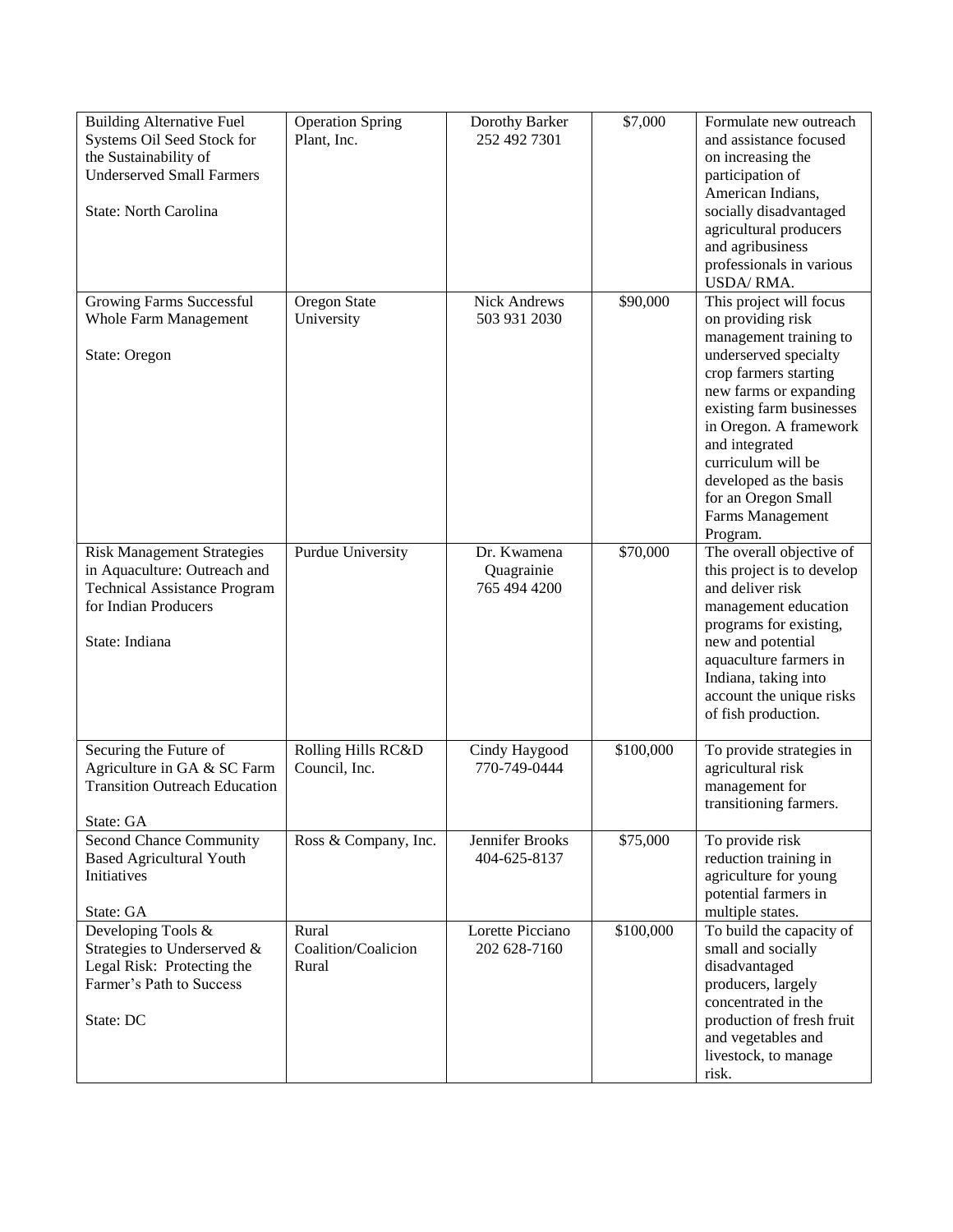| <b>Building Blocks for Risk</b>    | <b>Rural Community</b>     | Luz Gutierrez      | \$80,000  | To provide outreach and    |
|------------------------------------|----------------------------|--------------------|-----------|----------------------------|
| <b>Mitigation for Socially</b>     | Development                | 509 453-5133       |           | technical assistance to    |
| Disadvantaged Farmers and          | Resources                  |                    |           | underserved/unserved       |
| Ranchers                           |                            |                    |           | farmers/ranchers to        |
|                                    |                            |                    |           | meet RMA's strategic       |
| States: WA                         |                            |                    |           | goal of ensuring their     |
|                                    |                            |                    |           | customers and others       |
|                                    |                            |                    |           | are well informed.         |
| Practical Risk Reduction for       | Southern Sustainable       | Jim Lukens         | \$110,000 | To provide new risk        |
| <b>Southern Producers Using</b>    | <b>Agriculture Working</b> | 479-422-5831       |           | management tools to        |
| New Tools & Training               | Group                      |                    |           | Southern producers         |
|                                    |                            |                    |           |                            |
| State: AR                          |                            |                    |           |                            |
| Managing Risk: A Land              | <b>Taos County</b>         | Pati Martinson     | \$155,000 | Expansion of RM            |
| <b>Based Perspective</b>           | Economic                   | Teri Bad Hand      |           | strategies of livestock    |
|                                    | Development                | 505 758-8731       |           | sector of North NM thru    |
| States: NM                         | Corporation                |                    |           | the addition of critical   |
|                                    |                            |                    |           | tools and assets, while    |
|                                    |                            |                    |           | continuing to support the  |
|                                    |                            |                    |           | Taos County Economic       |
|                                    |                            |                    |           | Development Corp's.        |
| Frontera Agricultural Risk         | Texas/Mexico Border        | Omar Garza         | \$100,000 | To provide risk-           |
| Management Project                 | Coalition                  | 956 455 5147       |           | management training, in    |
|                                    |                            |                    |           | bilingual settings, and    |
| <b>State: Texas</b>                |                            |                    |           | outreach that focuses on   |
|                                    |                            |                    |           | Priority Commodities, to   |
|                                    |                            |                    |           | traditionally              |
|                                    |                            |                    |           | underserved, primarily     |
|                                    |                            |                    |           | Hispanic farmers and       |
|                                    |                            |                    |           | ranchers in a 56-county    |
|                                    |                            |                    |           | border-region area of      |
|                                    |                            |                    |           | Texas and New Mexico.      |
| Promoting Sustainability to        | Trust for Conservation     | Carin D'Oliva      | \$200,000 | To assist underserved      |
| Reduce Risk for California's       | Innovation                 | 415 421 3774, ext  |           | and disadvantaged          |
| Disadvantaged Producers and        |                            | 10                 |           | farmers improve their      |
| <b>Underserved Crops</b>           |                            |                    |           | operations through the     |
| State: California                  |                            |                    |           | implementation of          |
|                                    |                            |                    |           | several targeted projects. |
| Reducing Marketing &               | Tuskegee University        | Dr. Tasha Hargrove | 125,000   | To provide mitigation of   |
| Financial Risk of Limited-         |                            | 334-724-4524       |           | financial risks to limited |
| Resource, Socially                 |                            |                    |           | resource and socially      |
| Disadvantaged Farmers in the       |                            |                    |           | disadvantaged farmers in   |
| <b>Black Belt Region through</b>   |                            |                    |           | the Black Belt Region      |
| Technical & Outreach               |                            |                    |           |                            |
| Assistance                         |                            |                    |           |                            |
|                                    |                            |                    |           |                            |
| State: AL                          |                            |                    |           |                            |
| <b>Using Risk Management</b>       | University of              | Dr. Henry English  | \$120,000 | To train disadvantaged     |
| <b>Education to Enhance Income</b> | Arkansas at Pine Bluff     | 870-575-7246       |           | producers in Arkansas      |
| for Socially Disadvantaged         |                            |                    |           | on risk management         |
| Producers in AR                    |                            |                    |           | tools and strategies.      |
|                                    |                            |                    |           |                            |
| State: AR                          |                            |                    |           |                            |
|                                    |                            |                    |           |                            |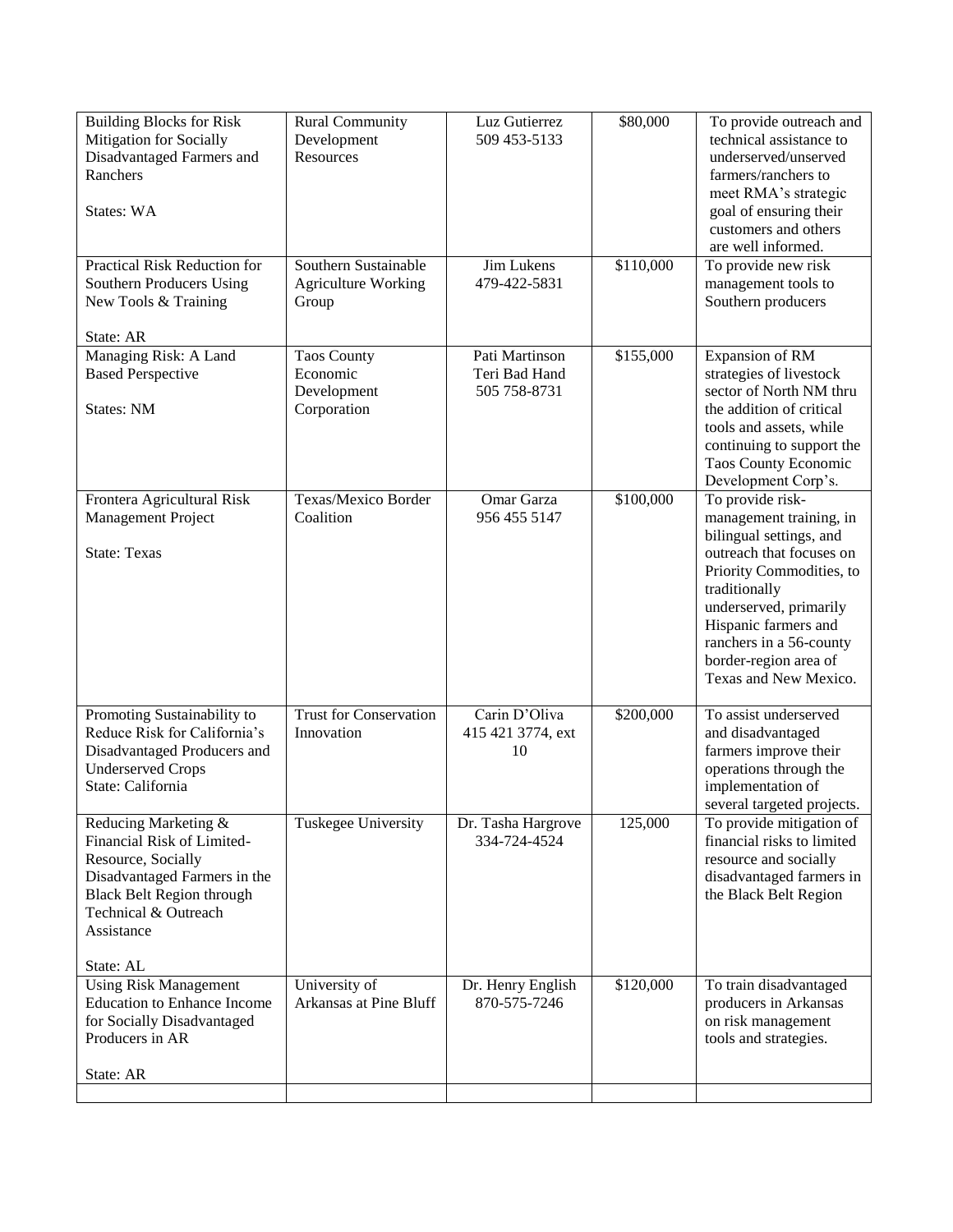| <b>Risk Management Education</b><br>in Southwest Indian Country<br>on Recordkeeping, AGR-Lite,                                                                                                                        | University of AZ                           | <b>Trent Teegerstrom</b><br>520 621-6245 | \$130,000 | To enhance the risk<br>management skills and<br>economic vitality of                                                                                                                                                                                                                                 |
|-----------------------------------------------------------------------------------------------------------------------------------------------------------------------------------------------------------------------|--------------------------------------------|------------------------------------------|-----------|------------------------------------------------------------------------------------------------------------------------------------------------------------------------------------------------------------------------------------------------------------------------------------------------------|
| Alternative Energy, and Agri-<br>tourism                                                                                                                                                                              |                                            |                                          |           | rural tribes and other<br>limited resource and<br>socially disadvantaged                                                                                                                                                                                                                             |
| States: AZ                                                                                                                                                                                                            |                                            |                                          |           | individuals.                                                                                                                                                                                                                                                                                         |
| <b>Increasing Market Potential by</b><br>Reducing On-Farm Food<br>Safety Risk and an<br>Introduction to Farm<br>Insurance Options for<br><b>Traditionally Underserved</b><br>Produce Growers in Hawaii.<br>States: HI | University of HI                           | James Hollyer<br>808 956-4056            | \$100,000 | To reduce on farm food<br>safety risks, and educate<br>underserved producers<br>on crop insurance as a<br>form of risk<br>management.                                                                                                                                                                |
| <b>Risk Management Training</b><br>for Underserved Southeast<br>Asian Growers of Hawaii<br>States: HI                                                                                                                 | University of HI                           | Jari Sugano<br>808 247-0421              | \$197,000 | Increase the viability<br>and sustainability of<br>farms run by socially<br>disadvantaged,<br>undeserved Filipino and<br>other Southeast Asian<br>growers in Hawaii and<br>to integrate farmers into<br>mainstream agriculture.                                                                      |
| Providing T&TA to SD<br>Farmers on Organic CSA<br>farmers.<br>State: MA                                                                                                                                               | University of<br>Massachusetts,<br>Amherst | Maria Moreira<br>413 545-0698            | \$125,000 | To implement ethnic<br>crop production and<br>marketing strategies to<br>create viable and<br>sustainable businesses                                                                                                                                                                                 |
| Developing the Risk<br>Resilience of Underserved<br><b>Agricultural Operators Across</b><br>Wyoming<br>State: Wyoming                                                                                                 | University of<br>Wyoming                   | Cole Ehmke<br>307 766 3782               | \$70,000  | To assist underserved<br>audiences in Wyoming<br>and the surrounding area<br>to gain a better<br>understanding of the<br>risks they face and to<br>become more<br>knowledgeable about<br>alternatives available for<br>manageable in western<br>agriculture using a<br>multidimenatinal<br>approach. |
| <b>Risk Management Outreach</b><br>for Women and Limited<br><b>Resource Farmers</b><br>States: UT                                                                                                                     | Utah State University                      | Ruby Ward<br>435 797-2323                | \$64,063  | To provide women and<br>limited resource farmers<br>with risk management<br>education, so they can<br>use new and emerging<br>risk management tools to<br>manage risk of priority<br>commodities.                                                                                                    |
| <b>Operations Breadbasket</b><br>State: VI                                                                                                                                                                            | Virgin Islands Farmers<br>Cooperative      | Dale Browne<br>340-277-6046              | \$100,000 | To train farmers in risk<br>reduction in small<br>agriculture                                                                                                                                                                                                                                        |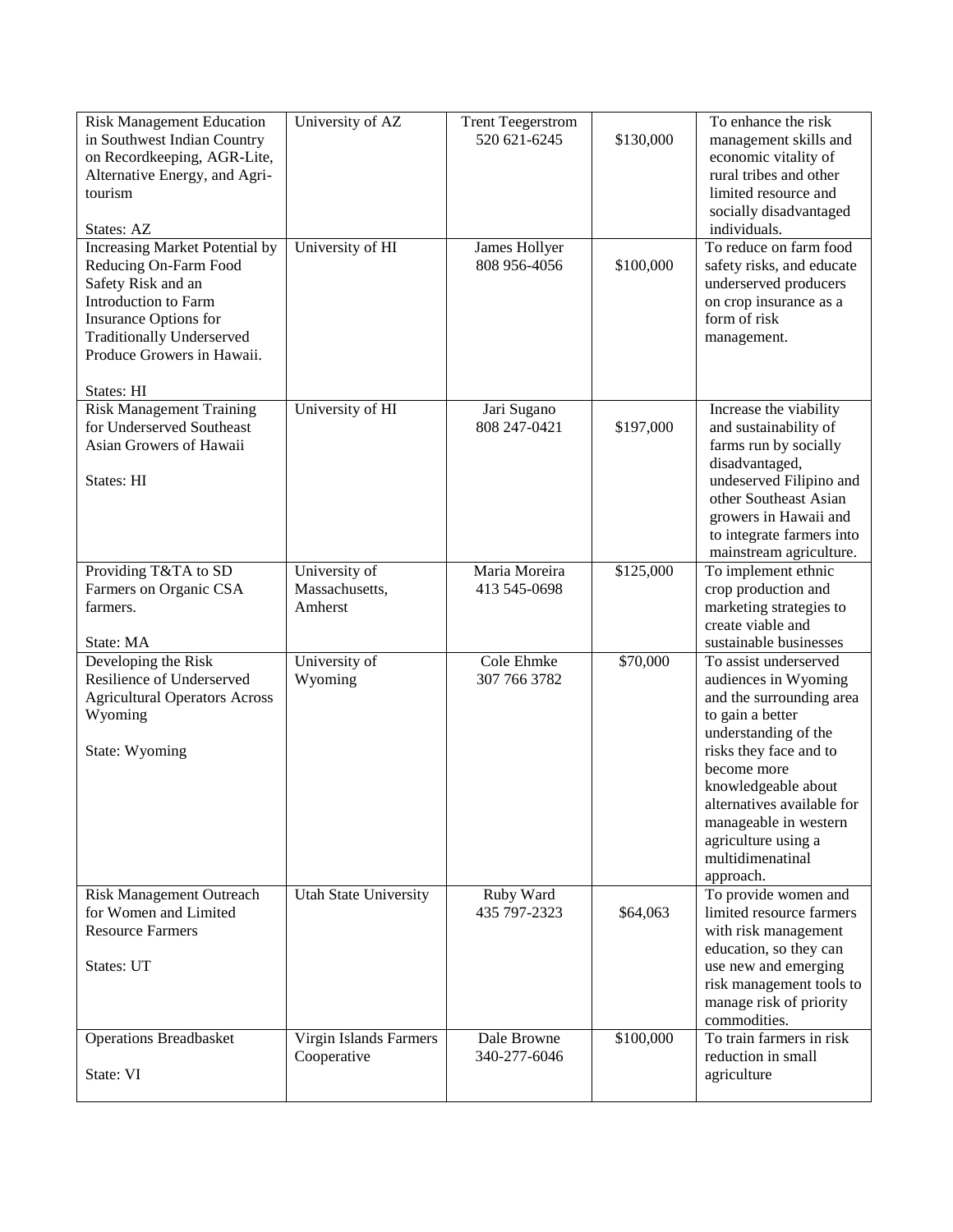| Shenandoah Valley<br>Restorative Urban Food and<br>Farm Project: Growing Hope<br>by Empowering Limited<br>Resource, Immigrant, plain<br>Mennonite Farmers and<br>Homeless Populations thru<br><b>Community Outreach</b><br>State: Virginia | Virginia Polytechnic<br><b>Institute and State</b><br>University  | Eric Benfeldt<br>540 432 6029                       | \$50,000  | To grow hope in urban<br>and farm communities in<br>the Shenandoah Valley<br>by empowering limited<br>resource, socially<br>disadvantaged,<br>immigrant, plain<br>Mennonite farmers and<br>homeless populations<br>through educational<br>outreach and sound risk<br>management strategies. |
|--------------------------------------------------------------------------------------------------------------------------------------------------------------------------------------------------------------------------------------------|-------------------------------------------------------------------|-----------------------------------------------------|-----------|---------------------------------------------------------------------------------------------------------------------------------------------------------------------------------------------------------------------------------------------------------------------------------------------|
| Mobile Workshops for<br>Women, Underserved, Latino<br>and Limited Resource Farmers<br>State: Washington                                                                                                                                    | <b>Washington State</b><br>Department of<br>Agriculture           | Eric Hurlburt<br>Patrice Barrentine<br>360 902 1933 | \$65,000  | To provide mobile<br>workshops and a DVD<br>film focused on specific<br>risk management<br>strategies incorporated<br>and currently used with<br>success on Washington<br>farms.                                                                                                            |
| <b>Risk Reduction for Small</b><br>Farmers in Connecticut,<br>Massachusetts, Rhode Island<br>&: A Southern New England<br>& Regional Food System<br>Alliance-Building Project<br>State: CT                                                 | Wholesome Wave<br><b>Foundation Charitable</b><br>Ventures, Inc.  | Ms. Peggy Zamore<br>203-226-1112                    | \$85,000  | To provide instruction in<br>risk reduction for small<br>farmers in New England                                                                                                                                                                                                             |
| WI Community Outreach &<br>Assistance Partnership Project<br>State: WI                                                                                                                                                                     | WI Dept. of<br>Agriculture, Trade &<br><b>Consumer Protection</b> | Kathy Schmitt<br>608-224-5948                       | \$125,000 | To leverage the<br>knowledge, experience<br>and networks of the<br>state's major agricultural<br>institutions to provide<br>statewide outreach to<br>women operators,<br>beginning farmers, and<br>limited resource farmers.                                                                |
| <b>Mitigating Direct Marketing</b><br><b>Risk</b><br>State: AR                                                                                                                                                                             | Winrock International                                             | Matthew Kurlanski<br>703-525-9430                   | \$125,000 | To conduct outreach for<br>markets which have a<br>large portion of socially<br>disadvantaged<br>producers?                                                                                                                                                                                 |
| Women in Blue Jeans<br>Conference<br><b>State: South Dakota</b>                                                                                                                                                                            | Women in Blue Jeans                                               | Denise Hoffman<br>605 998 2774 (?)                  | \$14,000  | T o provide risk<br>management education<br>and networking<br>opportunities to 250<br>women in the<br>agricultural industry to<br>reduce risk in their<br>agricultural businesses.                                                                                                          |